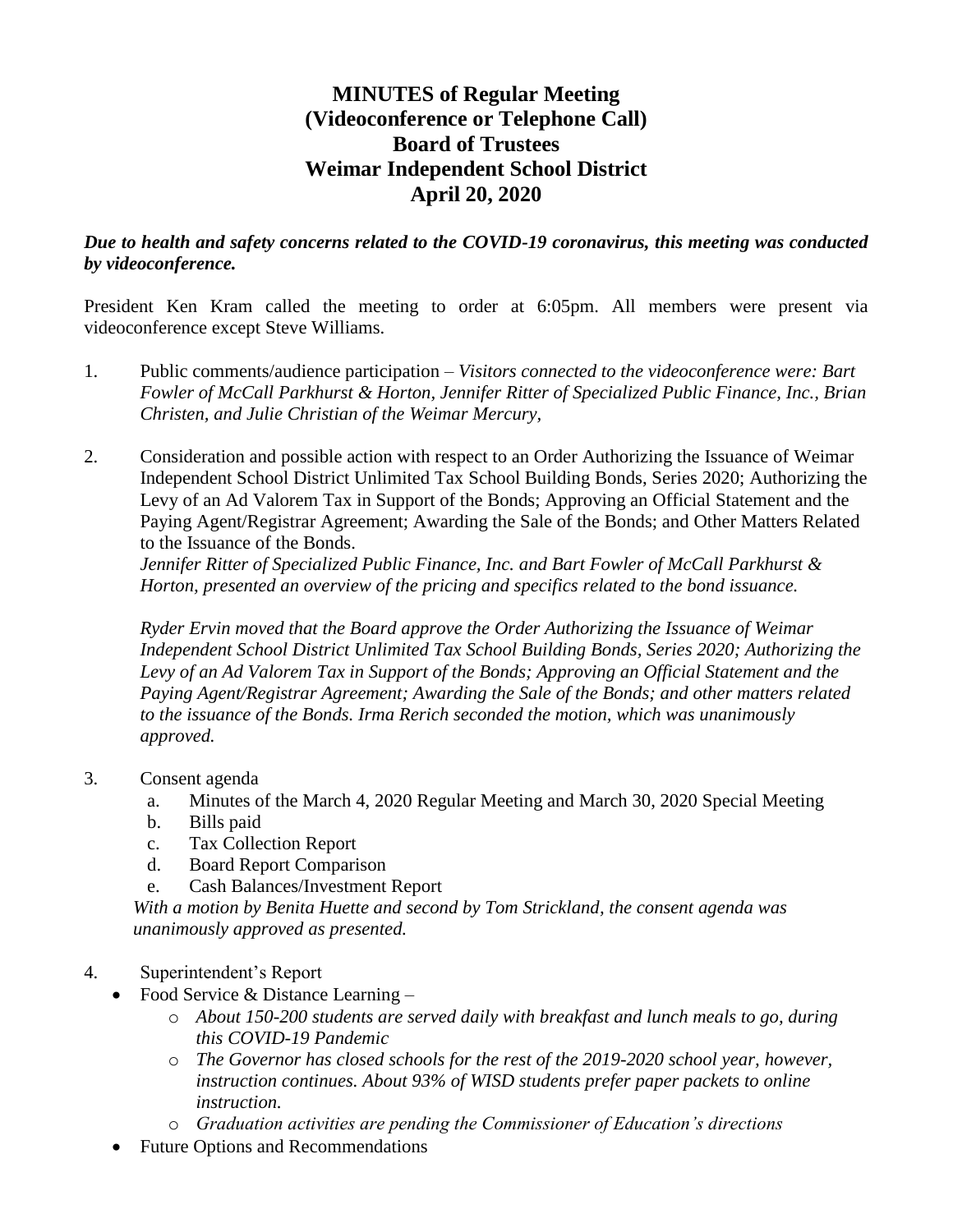- GPA and Class Rank
	- o *It is in the best interest of students to freeze class ranks and GPAS for the 2019-2020 school year with grades from the first semester. Spring grades will still be used to determine credit for courses and options for advanced or honor classes in the future.*
- Facilities and Transportation
	- o *A Request for Proposals was published in the Weimar Mercury for Phase 1 of the construction project.*
	- o *Wunderlich will bid the new HVAC units for the junior high separate from the construction project*
	- o *The Texas Clean School Bus Program Grant will pay about 75% of 5 new school busses. Three will be purchased now, and the remaining two will be purchased next year.*
- Board Member Appreciation
	- o *Benita Huette was presented with a plaque for her dedication to the WISD. Brian Christen will replace Ms. Huette, taking his oath of office at the next regular meeting.*
- 5. Consider the Purchase of Technology. *With a motion by Ryder Ervin and second by April Mikulenka, the Board unanimously authorized the Superintendent to spend up to \$61,500 to increase technology for distance learning, by purchasing chrome books.*
- 6. Consider an Extension to the Elementary Awning *With a motion by Irma Rerich and second by Ryder Ervin, the Board unanimously approved a bid from Canopy Solutions, LLC for awning extensions to the Elementary, at a cost of \$36,835.00.*
- 7. Consider the Purchase of a New Riding Mower *With a motion by April Mikulenka and second by Benita Huette, the Board unanimously approved the purchase of a zero turn lawnmower from Wick Western Auto, LLC, for a cost of \$9,920.00.*
- 8. Approval of WISD Cyber Security Plan *With a motion by Irma Rerich and second by Ryder Ervin, the Board unanimously approved the WISD Cyber Security Policy as presented.*
- 9. Renewals of teacher contracts, new hires, and personnel issues.
- 10. Closed Session.
	- a. To deliberate the appointment, employment, evaluation, reassignment, duties, discipline, or dismissal of a public officer or employee (551.074). *The Board entered into closed session at 7:37pm to discuss Item #9.*
- 11. Open Session Action resulting from Closed Session. *The Board reconvened into open session at 7:59pm, and took the following action:*

*Item #9– Irma Rerich made a motion to approve the teacher contracts, as listed, for the 2020- 2021 school year, a non-certified probationary teacher contract for Luis Garcia-Duran, a certified district counselor probationary contract for Skye Anderle, and a probationary certified classroom teacher contract for Ellen Luchak. Tom Strickland seconded the motion, which was unanimously approved. Teacher contracts are listed below:*